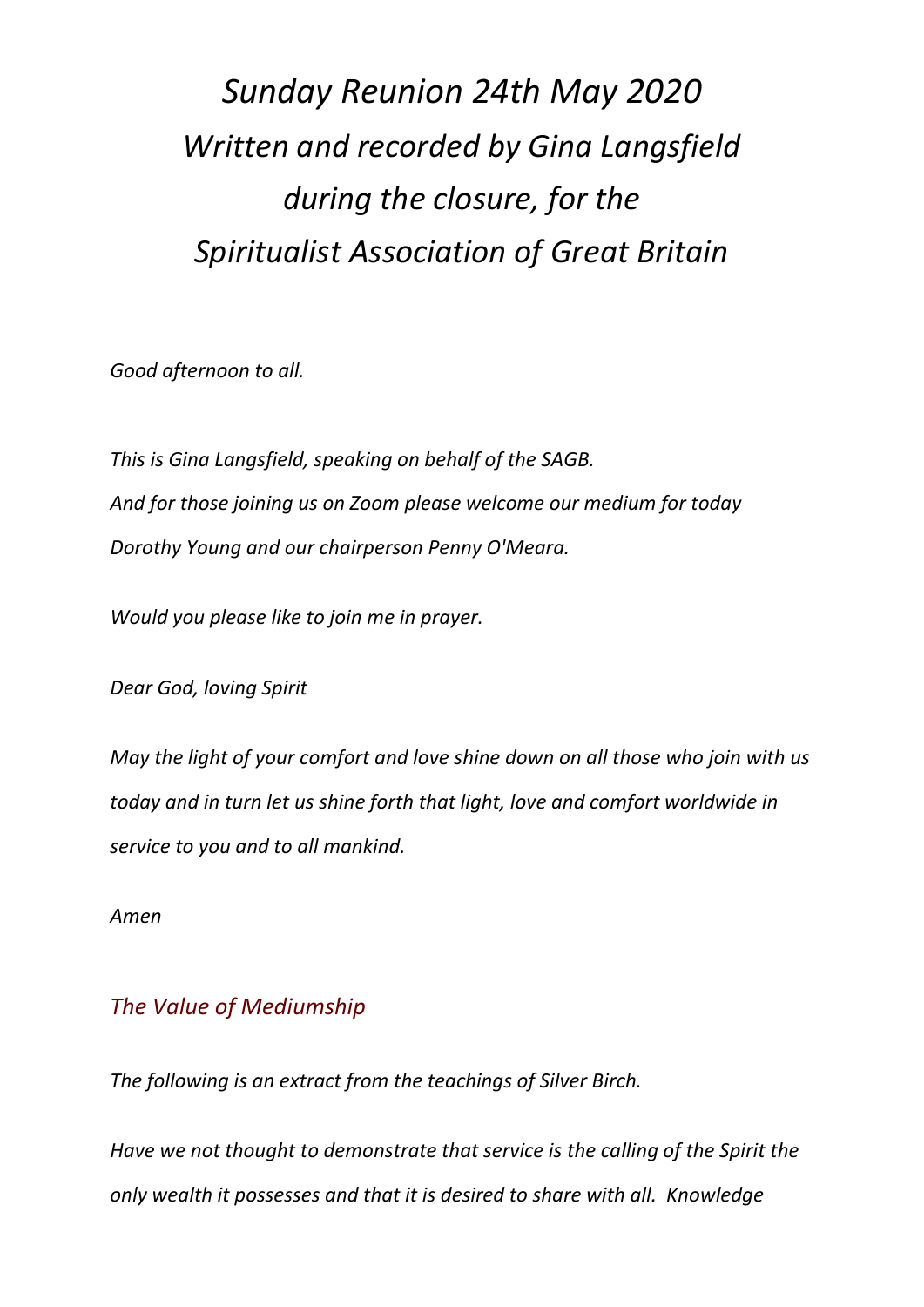*always brings responsibility, how often have you heard that said by me? The responsibility is that you shall use this knowledge wisely and well.*

*Those who live in my world do not come back to you only, so that it should gladden your heart but that this return from another life should act as a stir, an incentive that it should quicken you make you feel the desire to render service to others.* 

*Not all are called on to speak from platforms, to demonstrate the gift of the Spirit to multitudes, to a few or in the privacy of their home the opportunity for service comes to all those who desire to help, the love which compels those who live in our world to manifest to you, is the same love that they seek to kindle in your heart so that expressing you too can manifest this quality, it's beauty to others who need it badly.* 

*Look around you in the world of today and see the many empty, troubled, sorrowing hearts, those who shed tears of sadness, those who are weary and perplexed, those who have lost their way, those who find that the foundations of their faith have been shattered. Those who have lost all their possessions, those who know not where to turn, those who think they are without guidance, without help and without hope, realise that the field of labour is large and the opportunities for service are many.* 

*Although Silver Birch did not deliver these words in our present times, how appropriate they are still. All around us, all over our earthly globe souls are suffering, loneliness, isolation and stress for most. Illness or deprivation for many and for some grief and total heart break.*